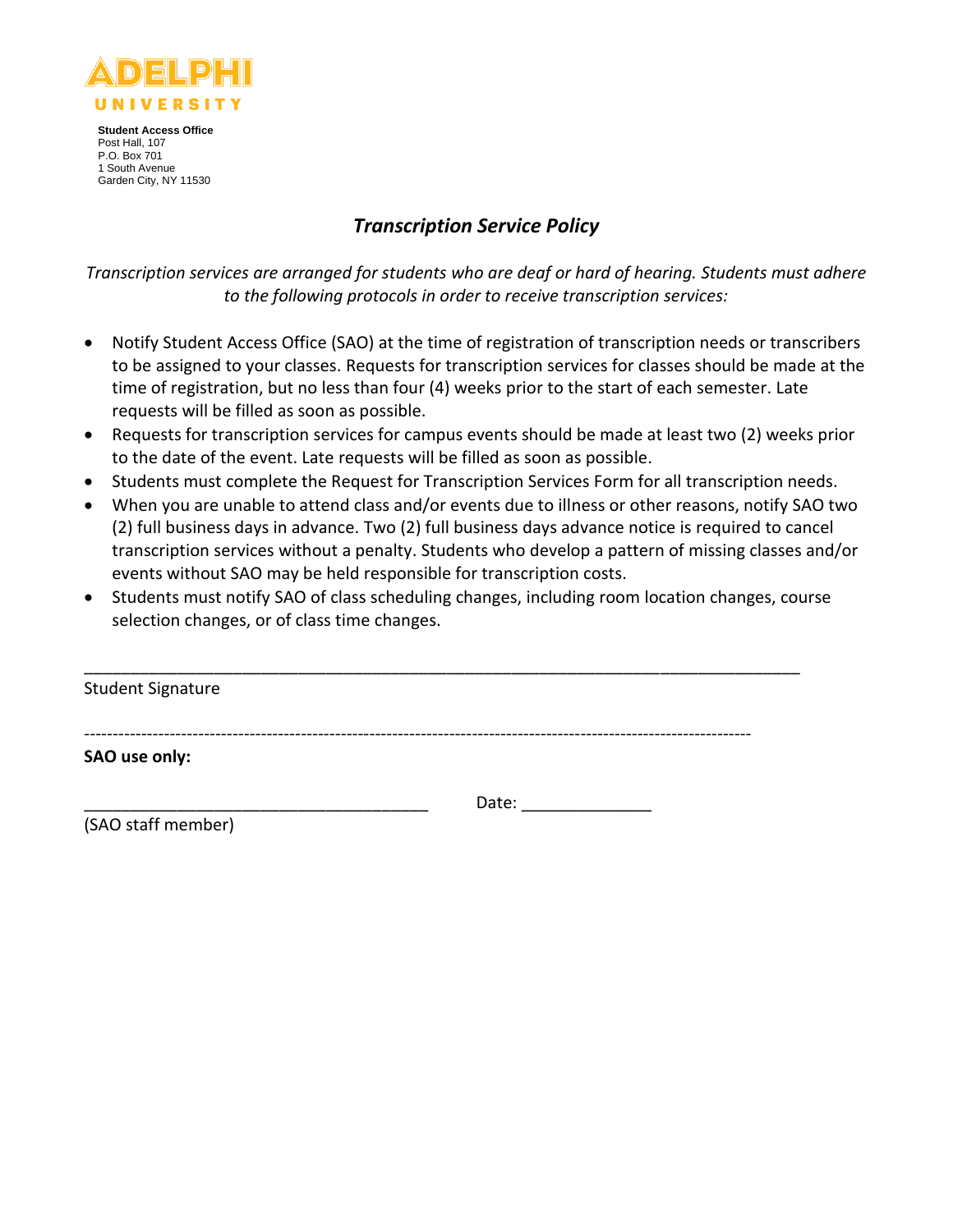

# *Request for Transcription Services (Classes)*

*Requests for transcription services for classes should be made at the time of registration, but no less than four (4) weeks prior to the start of each semester. Late requests will be filled as soon as possible. Students needing transcribing services must make requests for these services to Student Access Office (SAO), not the individual transcribers or agencies.*

| Name:                   |             |  |
|-------------------------|-------------|--|
| Student ID#:            | Telephone # |  |
| Date request submitted: |             |  |

Please provide a hard copy of the following information:

- Schedule of classes indicating times, days, and location of classes.
- Class Syllabus. **Note:** Please inform SAO office of any dates and times that classes will not be in session as well as any information relevant to the execution of these services.
- When you are unable to attend class due to illness or other reasons, must notify SAO **two** (**2) full business days in advance. At least two (2) full business** days advance notice is required to cancel transcription services without a penalty. Students who develop a pattern of missing classes without notifying SAO shall be held responsible for transcription costs.
- Students must notify SAO of class scheduling changes, including room location changes, course selection changes, or of class time changes.

| <b>Student Signature</b> |       |
|--------------------------|-------|
|                          |       |
| SAO use only:            |       |
|                          | Date: |
| (SAO staff member)       |       |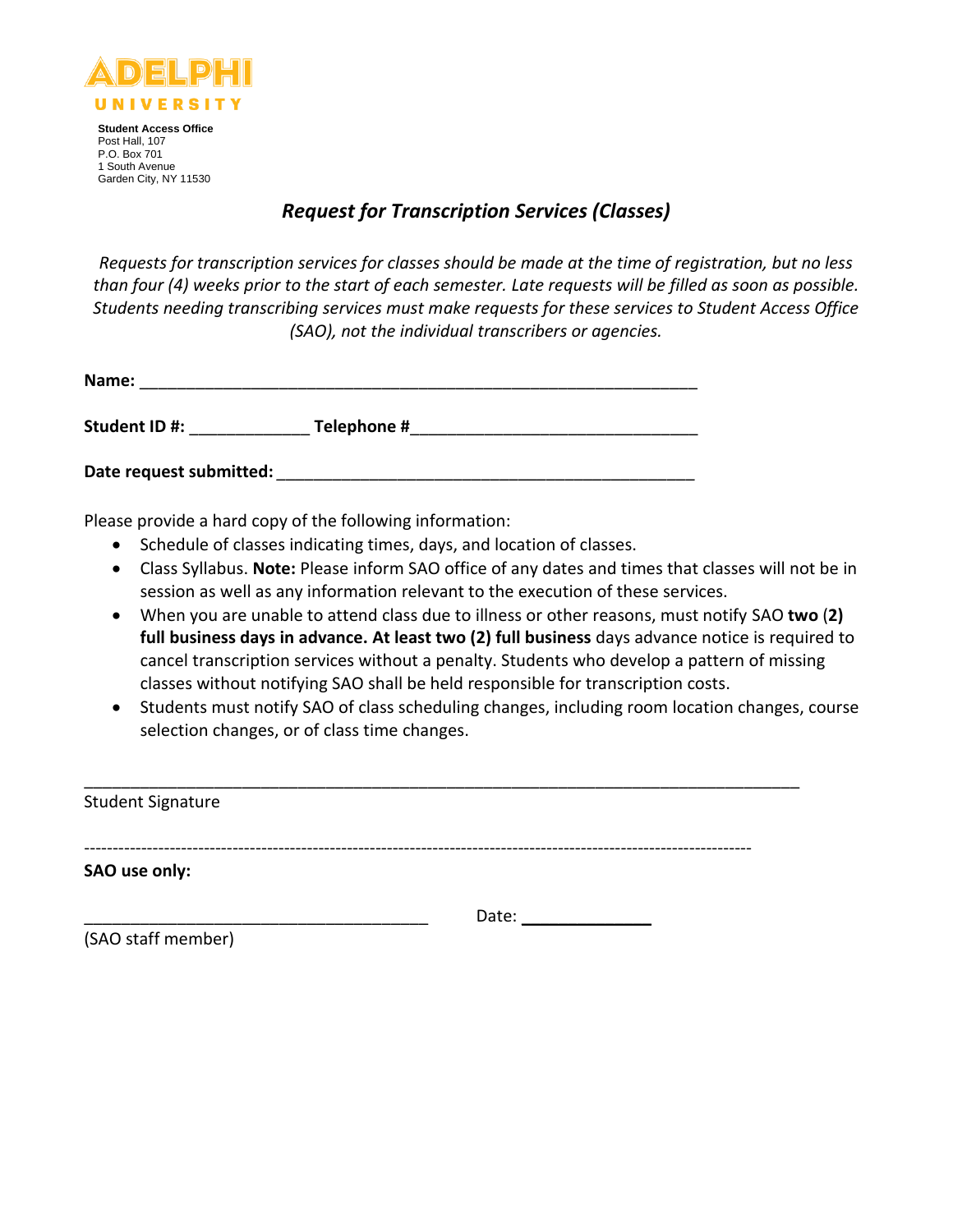

# *Request for Transcription Services (Events)*

*Requests for transcription services for campus events should be made two (2) weeks prior to the date of the event. Late requests will be filled as soon as possible. Requests for transcription services must be made to Student Access Office (SAO), not the individual transcriber or agencies.*

| (Examples: tutoring session, academic advising, campus event, campus meeting, etc)              |  |
|-------------------------------------------------------------------------------------------------|--|
|                                                                                                 |  |
| • When you are unable to attend events due to illness or other reasons, notify SAO two (2) full |  |

- **business days** in advance. **Two (2) full business days** advance notice is required to cancel transcription services without a penalty. Students who develop a pattern of missing events without notifying SAO shall be held responsible for transcription costs.
- Students must notify SAO of any changes, including event location, day and time.

| <b>Student Signature</b> |       |
|--------------------------|-------|
|                          |       |
| SAO use only:            |       |
|                          | Date: |
| (SAO staff member)       |       |